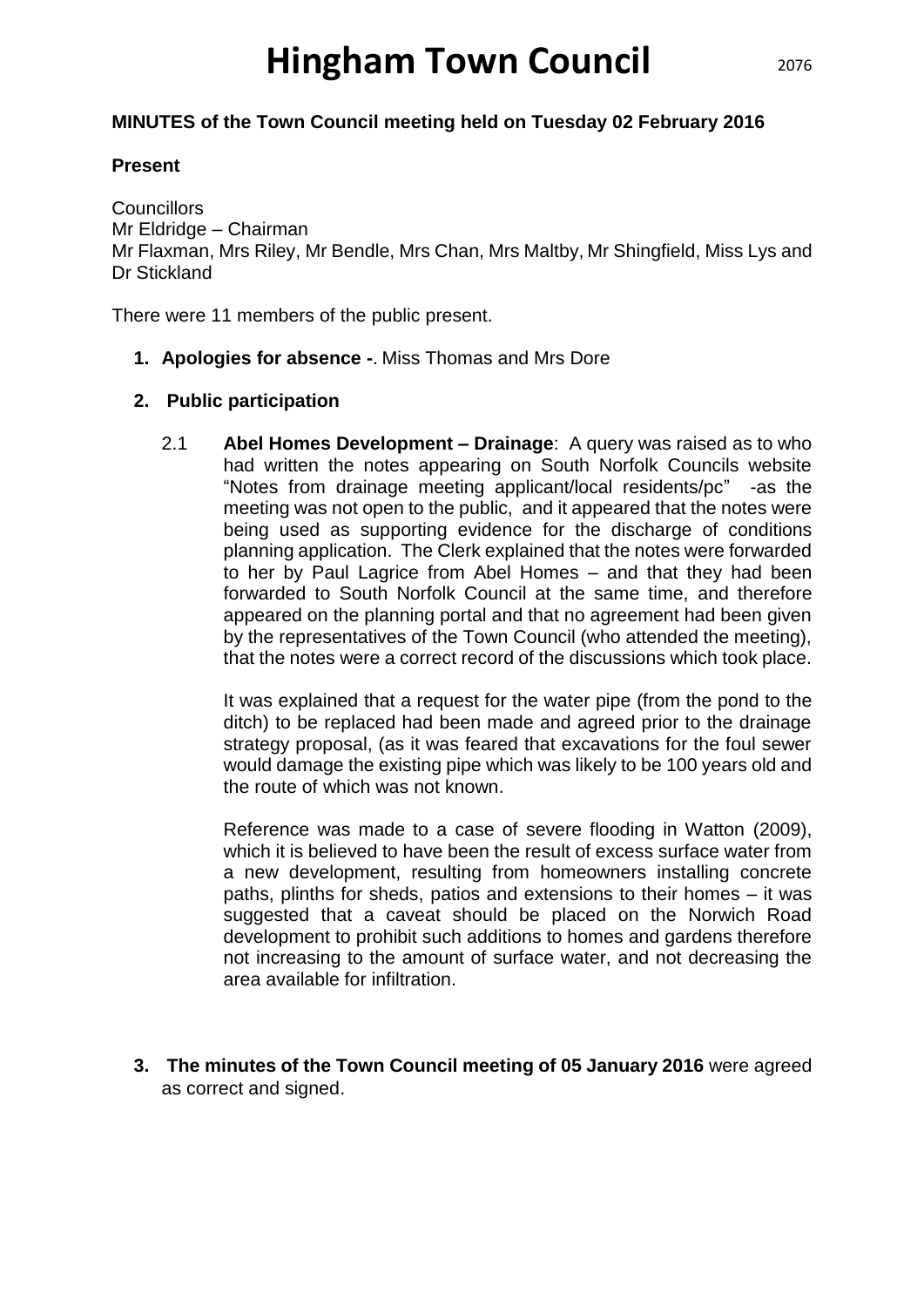- 4.1 Mrs Riley declared an interest in agenda items 7.6, 10 and 11
- 4.2 Mr Shingfield declared an interest in agenda item 11.1
- 4.3 Miss Lys declared an interest in agenda item 7.6
- **5. Matters arising** (delivered as a written report with verbal updates see appendix A). The Clerk advised that Unity Trust Bank now charge for holding an account with them - £5 per account per month, there are also fees associated with paying in cheques and cash (although cheques can be paid in for free via freepost envelopes). Banking arrangements are to go on the next agenda.

## **6. Working party reports**

## 6.1 **Events Working Party**

It was reported that takings raised from the Mediaeval fair totalled £1050.70, with money raised from grants, donations and stall fees (including the £186 left over from a previous event and £250 given by the Town Council), the total income generated was £3947.70 - Mediaeval Fair expenditure totalled £2950.29, resulting in £1433.41 remaining in the "event fund". It was questioned whether the £250.00 was "given" by the Town Council or should be returned to general Town Council funds, it was agreed that the £250.00 should remain in the "events fund".

The Working Party proposed to organise a day of celebration on 11th June 2016 (co-ordinating with other organisations and charities in Hingham, to celebrate the Queens 90th Birthday. Agreed.

## 6.2 **Finance Working Party**

There was no report from the finance working party.

## 6.3 **Highways Working Party**

The Highways Working party had not met during January. The Clerk was asked why the email from Norfolk County Council regarding the AIP safety study had not been forwarded to the Working Party for their discussion, prior to the Town Council meeting. The Clerk advised that as the email was addressed to the Town Council, it was added as an agenda item to be discussed by the Town Council as a whole.

## 6.4 **Cemetery Working Party**

It was noted that the expenditure was a helpful addition to the quarterly cemetery financial report. The handyman was congratulated on an excellent job of clearing weeds from the drive and path and keeping the cemetery looking nice, he will "top up" the older subsided plots through the winter. Three recent burials have resulted in subsidence, the Clerk is dealing with this. Outstanding issues include the installation of a stone to mark the deconsecrated area, the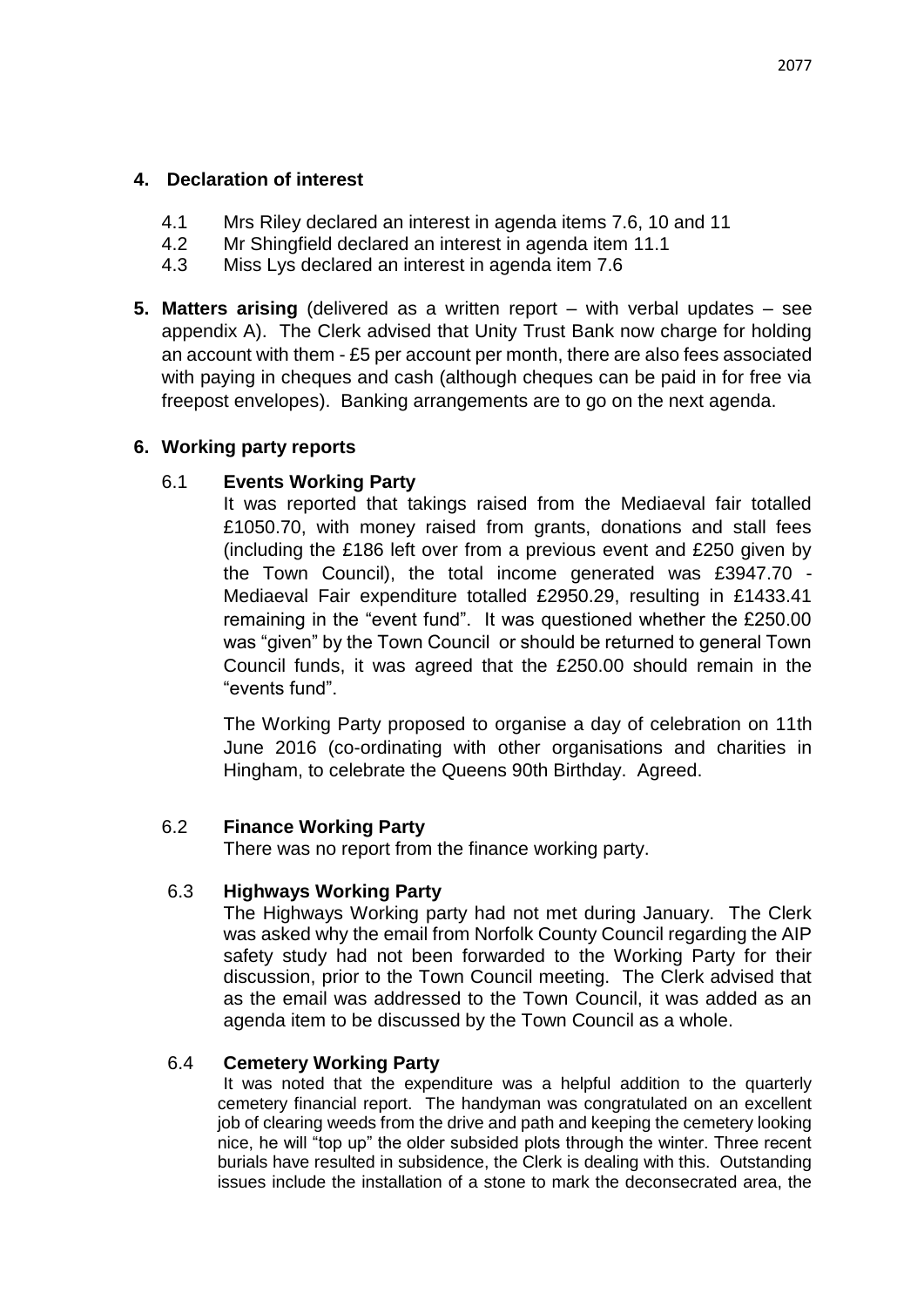new sign and a meeting to discuss the ideas for a planting scheme at the entrance to the cemetery.

## **7. Correspondence**

- **7.1. Tennis Club – Simon Underhill - Thank you for the Tree work and continued support**
- **7.2. South Norfolk Council– Big Litter Pick 2016 is launching soon.** It was mentioned that the Town Council have some Hi –Vis jackets and 5 litter pickers available for use.
- **7.3. South Norfolk Council – Owen Pugh - Parish Councillor Allowances.** It was agreed that the Chairman's allowance should be reduced to £369.00 to abide by the advice as given by South Norfolk Council
- **7.4. Breckland Council - Breckland Local Plan Consultation -** Consultation ends on 22nd February 2016
- **7. 5 Pam Cooper - Church Warden St Andrews Church – Welcome Pack for Norwich Road, New Houses –** It was agreed that information on the Town Council should be included in the welcome pack.
- **7.6. Bonnie Divers – HPFA – Antisocial behaviour – Welcomme play space/sports centre**. It was agreed that the Clerk will write to the police regarding these matters, and to add the provision of height barriers to the next agenda for discussion.
- **7.7 Maggie Abel – 106 Agreement – Play Equipment – Development Norwich Road – would the Town Council agree to adopt play equipment –** The Chairman had responded to say that an answer couldn't be given without more information. It was mentioned that other play areas had not been adopted by the Town Council.

## **8. District Councillor's report**

Councillor Bendle reported that the provision of play areas, in new developments were part of planning laws, for health and enjoyment, and that South Norfolk Council send a Welcome pack to all new Council Tax payers. She encouraged participation in the litter pick as it was very successful last year, there would need to be a nominated person as point of contact to take delivery of materials for taking part.

Small grants are available for the organisations of events for the Queen's birthday celebrations, events must be open to all and incorporate the community. A workshop is planned for March to provide information on organising a street party.

South Norfolk Council are still discussing their budget as 28% of income from central government will be lost, there are no plans to cut services at the moment and it is planned to continue to award grants, to help keep communities alive, although the Community Action Fund was likely to be cut.

The Planning department are not satisfied with the proposal for the landscaping of the new development, regarding the number of trees, the discussions are ongoing.

Cllr Bendle said that she was pleased to see that Mirus had placed a job advertisement in the parish magazine, and that they are keen to employ local people.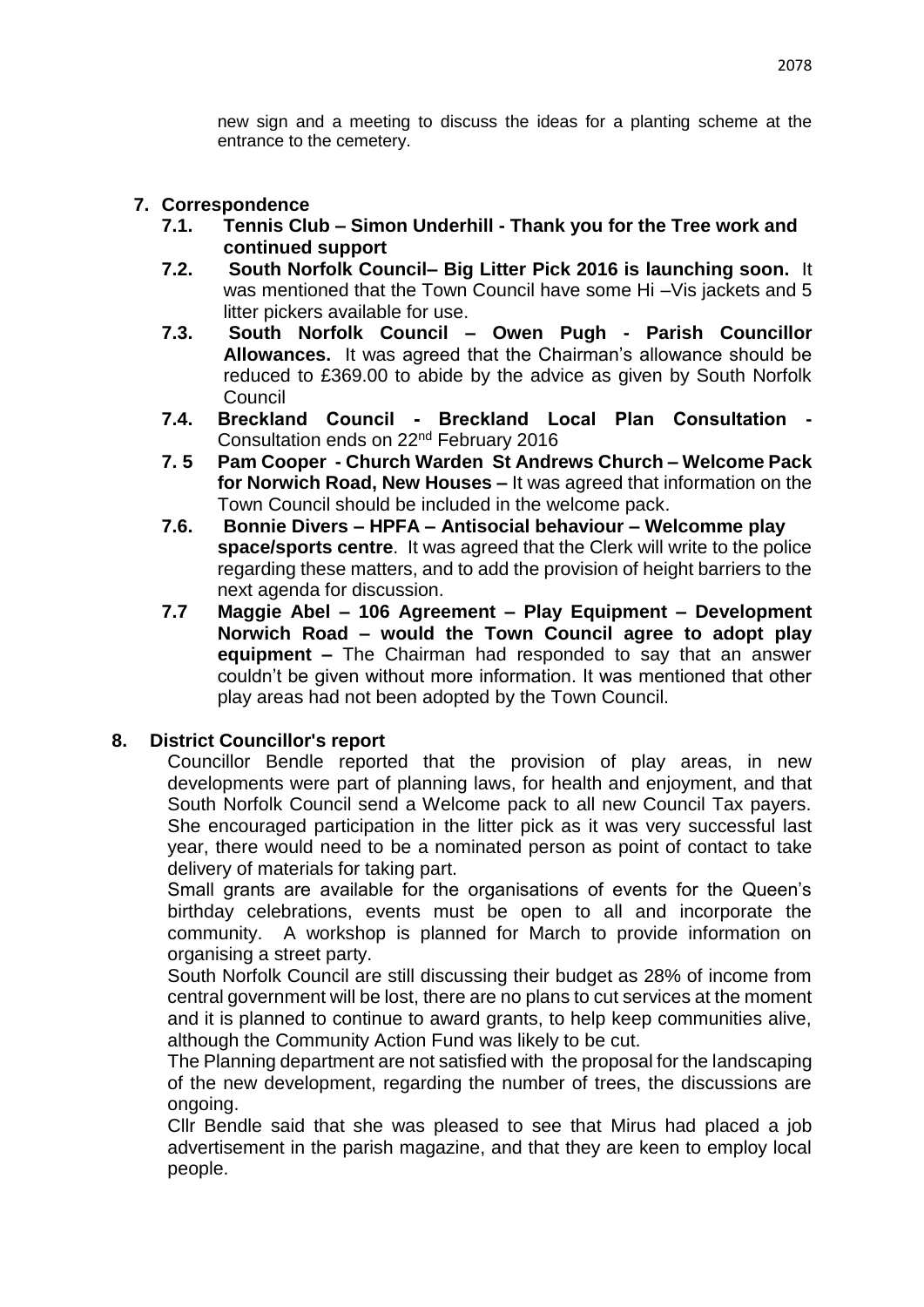A grant had been promised to the Hingham and Hardingham art group and Cllr Bendle advised that there was a small amount of grant money left that could be awarded to a local project that hadn't already benefitted.

## **9. County Councillor's report**

Councillor Dewsbury was pleased that the Church Street drain had been fixed and was sorry that it had taken so long.

She reported that the Committees were still looking at budgets and that Norfolk County Council did not want to close libraries and fire stations.

Cllr Dewsbury was asked why the council were spending money replacing desks that were still in good order, when services were being cut, Mrs Dewsbury advised that staff were being moved into one building rather than having satellite offices, therefore making the Council more economical to run.

## **10. Planning Decisions**

**10.1. 2015/0763** - Location : The Rectory Attleborough Road Hingham Norfolk NR9 4HP

Proposal : Construct new Pump Room with Rectory garden to house plant associated with Ground Source Heat Pump – Approval with Conditions

**10.2 2015/2653** - Location : Cushing House 7 The Fairland Hingham Norfolk NR9 4HN

Proposal : Installation of Dimplex A12M Air Source Heat Pump at the rear of the property on the East side. - Approval with Conditions

**10.3 BRECKLAND DISTRICT - Thornalley Funeral Services Ltd ,Erect new crematorium, car park, access roads, ancillary buildings & gardens of remembrance,** SCOULTON Land at Norwich Road Following the high court judgement to quash the decision to grant the planning application - This application was determined at a NEW Committee Hearing (Jan 2016) - All comments previously submitted were taken into consideration - The application was granted with conditions.

## **11.Planning Applications**

## **11.1 2016/0103 Householder**

Location : Hall Farm Dereham Road Hingham Norfolk NR9 4PX Proposal : Garage block with studio above. The Council recommended approval.

## **11.2 2016/0120 - Householder**

16 Hardingham Street Hingham Norfolk NR9 4JB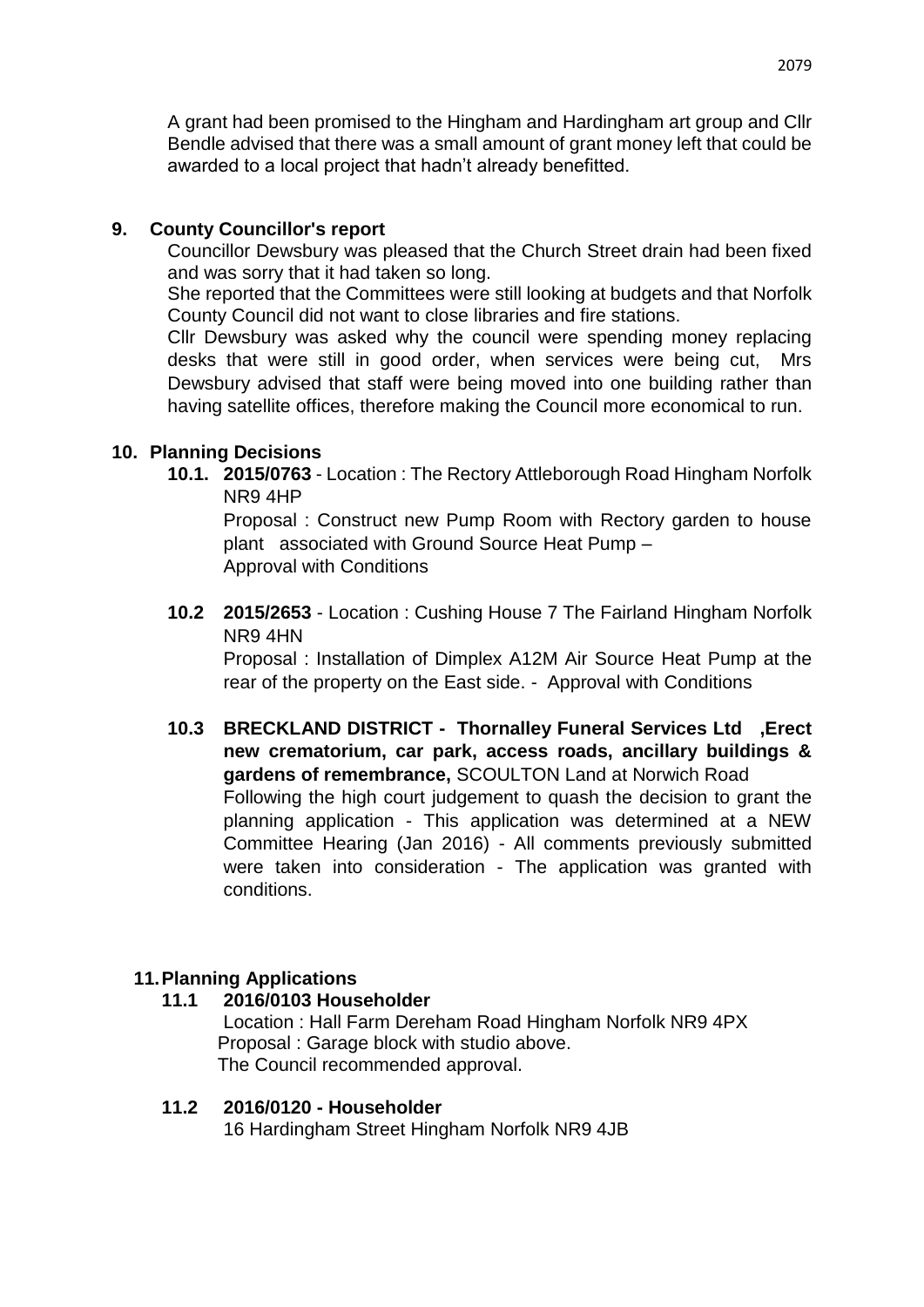Proposal : Proposed two storey extension/loft conversion including front dormers. External material alterations and provision of detached front garage. - The Council recommended approval

## **11.3 2016/0169 Householder PD Prior Notification**

35 Lincoln Avenue Hingham Norfolk NR9 4NA Proposal : Propose single storey rear extension, extending 4.3m from the rear wall of the original dwelling house, with a maximum height of 3m and an eaves height of 3m. - The Council recommended approval

## **11.4 2016/0170 Householder**

3 The Fields Hingham Norfolk NR9 4JG Proposal : 2 storey side extension - The Council recommended approval

## **11.5 2015/2463 - Removal/Variation of Condition**

Land South Of Norwich Road Hingham Norfolk

Proposal: Variation of condition 10 to allow revised drainage strategy of planning

permission 2014/2322 - Erection of 88 dwellings.

Taking into consideration the concerns raised by the members of the public and the information given at the meeting with representatives from Abel Homes – the Council did not agree to recommend the application be approved – the Chairman used a casting vote.

The following points were raised:

It is understood that the presence of a Hydro-break would attenuate the flow of water from the "tank system" into the pond. Concerns were raised regarding future maintenance of the pond and pipe , as this would remain the responsibility of the land owner (s) - whilst it is acknowledged that the developer proposes to excavate the pond to increase its capacity (to an extra 87m3) and install a new pipe leading from the pond into the ditch system, in time, the potential remains for the pond to become silted, and capacity to be reduced and for the pipe to become blocked and therefore become incapable of expelling water from the pond at the equivalent or greater rate of flow than the 5L/S that water will be attenuated into the pond, thus leading to the system to become overwhelmed in the case of prolonged heavy rainfall. (Any such issues may not become apparent until flooding occurs).

It is understood that permeable surfaces are proposed for un-adopted areas (driveways, shared surfaces and parking courts) (drainage by infiltration), therefore the surface water entering the tank system is estimated to be 10% of the total surface water from the development. Concerns were raised that this percentage will increase, (and therefore leading to flooding of the development itself) as over time home owners install extensions, patios, concrete hard-standing for sheds/greenhouses or addition parking (*e.g under 5m2 impermeable materials permitted without planning permission*).

Another point of concern was that there appeared to be no planned improvement to, or assessment of, the suitability or capacity of the ditch system beyond the pond and pipe. It is unclear as to whether the system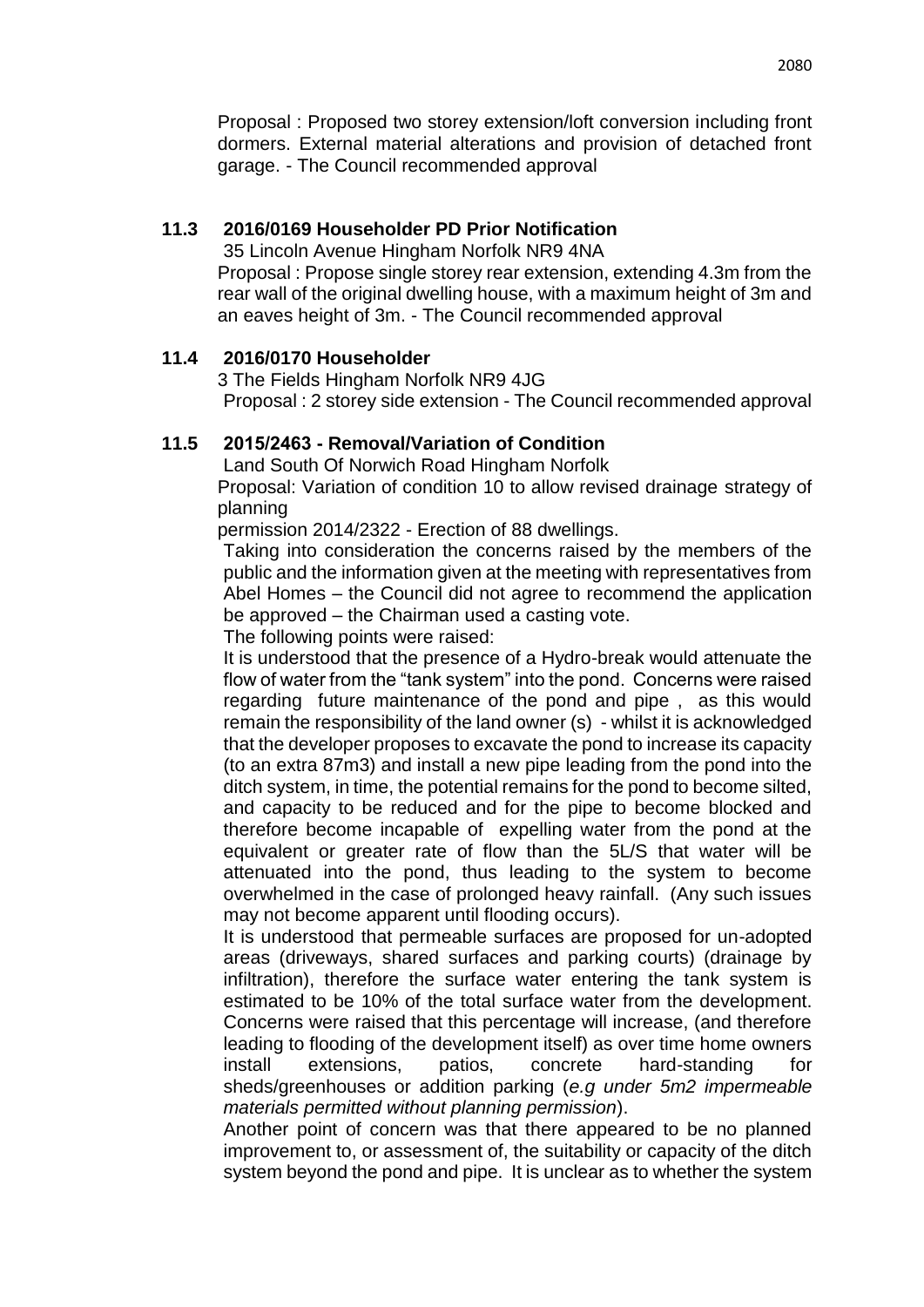would be sufficient to contain long term increased water capacity or become overwhelmed.

It was also noted that at the time of the meeting there had been not response from the lead flood authority, so no expert opinion was available for reference and guidance.

It was also raised that the adoption by Norfolk County Council of the tank system (by means of a Section 38 agreement) had not yet been formalised, and although had been confirmed as agreed in principle, the adoption of the system is not finalised and therefore not an absolute guarantee.

## 11.6 **2016/0173 - Land Around 42-52 Rectory Gardens Hingham Norfolk NR9 4RG**

Yew (T5 & T8) Reduce crown spread to 2 metres all around to limit encroachment into garden and to facilitate further maintenance, Sycamore Group (G5) Fell due to complaints from neighbours about shading and leaves, Holly (T7) Fell to limit encroachment into the garden and to favour the Yew (T8), Holly and Elder Scrub - Fell to favour the Yew (T5), Sycamore (G1) raise crown to 5.2metres to allow adequate clearance for vehicles, reduce crown spread by 2.5metres all around to limit encroachment into the garden and to allow adequate space for vehicles. - The Council recommended approval

## **12.Outcome of the meeting with representative of Abel Homes to discuss the drainage aspect of the planning applications for the Norwich Road development**

A meeting between representatives of Abel Homes (and their engineers), Hingham Town Council and Hingham Society, had taken place. At the meeting the drainage strategy was discussed, and explained by Abel Homes. Concerns were raised that it was the land owners' responsibility to maintain the pond and ditches proposed to take the surface water from the development. Concerns were also raised that the adoption by Norfolk County Council highways of the pipe and tank system was not finalised, and that currently, due to lack of resources, there were delays in maintenance of existing roads and drains within the town. The notes of this meeting had appeared on the South Norfolk Council planning portal, as an agreed consensus, before others attending that meeting had a chance to pass comment, or make any additions or amendments to reflect their opinions or concerns.

## **13. Proposal to purchase a pole for the Beacon**

The Clerk is to investigate if there is already a pole that can be used and if the church tower could be used as a beacon site for the Queen's birthday celebrations as it is a national event, and if other local churches are planning to light a beacon.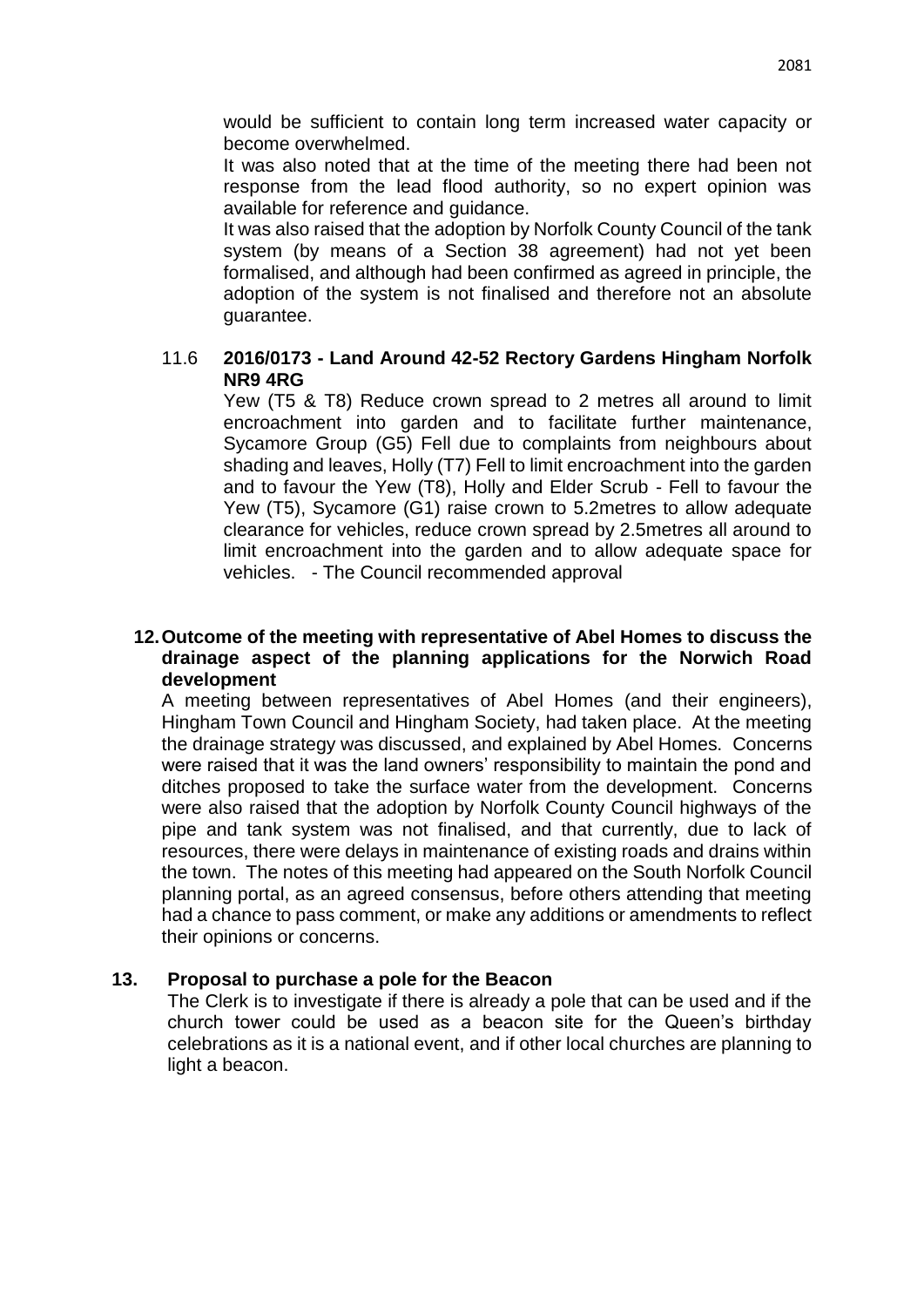The Clerk reported that there are various options for replacing the posts – the ranging from £12.99 plus VAT for a budget post with metal spike ground fixing to £100+ plus VAT for a heritage style post made from recycled polyurethane, to replace like for like with pre-made posts would cost approximately £50 plus VAT per post. It was reported that the current posts were made by the handyman – from larger lengths of wood – this option is to be explored.

## **15. To discuss the price of materials for repairs to Lincoln Hall driveway**

The Clerk reported that the best price quoted for 3tonnes (the amount previously purchased) was £135 delivered including VAT. It was considered that 3 Tonnes would not be enough for the area to be covered, Mr Shingfield may have some material available that could be used. The Clerk advised that laying of any new material on the driveway area would be best delayed until the tree felling work had been completed at the driveway entrance.

## **16. Update on the meeting with the Mole Catcher and proposal to engage their services for the Cemetery**

The Clerk and Chairman reported on their meeting with the mole catcher, who had estimated that there were a total 8 or 9 moles inhabiting the cemetery. The cost of removing the moles would be £60 per mole. It was agreed to employ the services of the mole catcher.

## **17. Reminder of the date/arrangements for the Annual Town Meeting – 19th April 2016**

A reminder was given that the Annual Town Meeting is scheduled for 19th April 2016, and that this is Town Meeting (not a Council meeting) and an opportunity for the societies and groups in Hingham to deliver a report. It was suggested that the working parties could deliver a report at the meeting to update residents.

## **18. To discuss findings of the Norfolk County Council AIP Study (Road Safety)**

Following the safety study by Norfolk County Council, a road safety scheme is being proposed, including extending the 20mph zone on the B1108 through the Fairlands, the removal of some centre lines and addition of edging lines through the Market Place, installation of new 20mph signs and installation of a flashing vehicle activated speed sign on the Fairland. It was queried if the 20mph zone could include outlying roads (Hardingham Street, Ringers Lane, Bears Lane etc), and where the new 20mph signs at the entrance of Pottles Alley would be placed. The Highways working party will look at the proposals in more depth at their next meeting. The Clerk is to investigate the cost of planters, as it was discussed that making the town centre a more defined area may help to reinforce the speed limits.

## **19. Update on the planning application to fell the trees on Fairland and to decide the way forward.**

The Clerk explained that the application to fell the two large Fairland oaks had been approved in part and refused in part by SNC. The last date for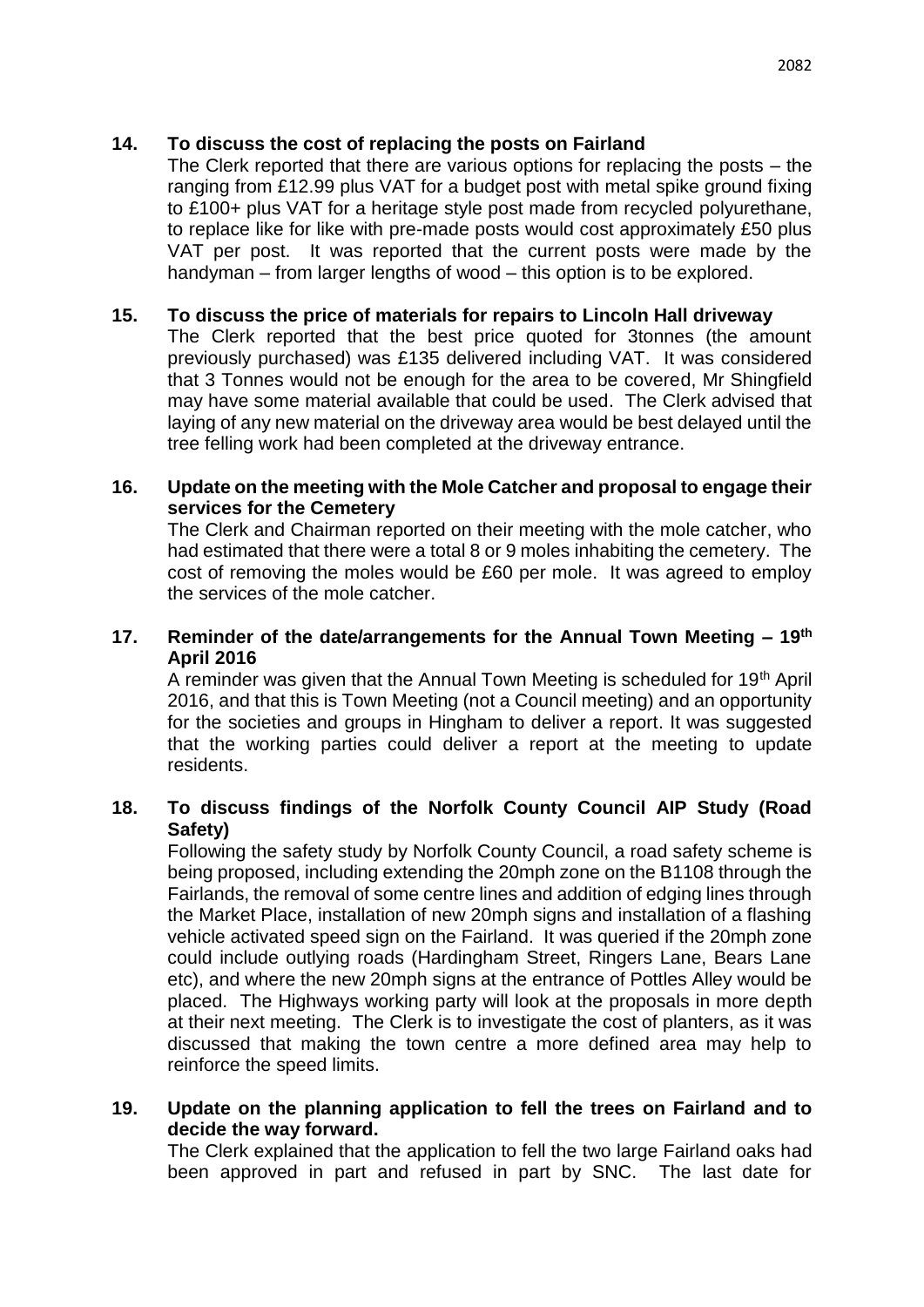determination was 11 January 2016, however, the application was determined on 23 December 2015, despite SNC having requested further information on the tree nearest to the Attleborough Road junction. The Clerk queried this with SNC over the Christmas period, but there was no staff member available to explain why the application had been determined, before the additional information had been submitted (the officer dealing with the application was due back on 06 January). The 2015 Picus test results were sent to SNC but the officer dealing with the application advised that the test results would not alter the decision and the application would still be refused taking these test results in to consideration. The Clerk had not been sent a copy of the decision notice by SNC, and due to officers working part time at SNC, there were delays with queries regarding the appeal process being answered. It was agreed to gather further information regarding the tree (including previous Picus test results) and submit a new application. The Clerk advised that the oak near to the entrance of the Lincoln Hall should be felled during February, and that Fairland Garage have been advised that there would be no parking available there while the work is taking place.

## **20. Proposal to obtain quotes for the emptying of the sanitary bins in the public lavatories**

It was advised that the sanitary bins at the sports centre are emptied by the cleaner, (an outside contractor is not used), thus making a financial saving, the use of the Biffa bin at the sports centre for disposal of the sanitary waste was offered. It was agreed that the Chairman could investigate the cost sanitary waste disposal as provided by alternative companies.

## **21. Proposal that Hingham Town Council collects the EDP Community Chest Tokens for a proposed Queens Birthday street party.**

It was agreed that the EDP community chest tokens could be collected toward the event. The collection of tokens in the town is being co-ordinated by Carol Harris for the benefit of any Hingham organisations wishing to bid for funding**.**  A request for any unwanted tokens is to go in the parish magazine.

## **22. Proposal to obtain quotations for a replacement sign for the skate-park** Agreed

## **23. Proposal to buy a replacement dog waste bin for Folly Lane**

The Clerk explained that she had received complaints regarding dog fouling on Hardingham Street since the dog waste bin had gone missing, and therefore a sign would be placed in its place asking for bagged dog waste to be placed in the litter bin. South Norfolk Council had confirmed that they would collect from a dog waste bin at the far end of Folly Lane – The Clerk advised that the cost of a bin was over £100 – It was agreed that a new bin should be purchased – (for the best price possible).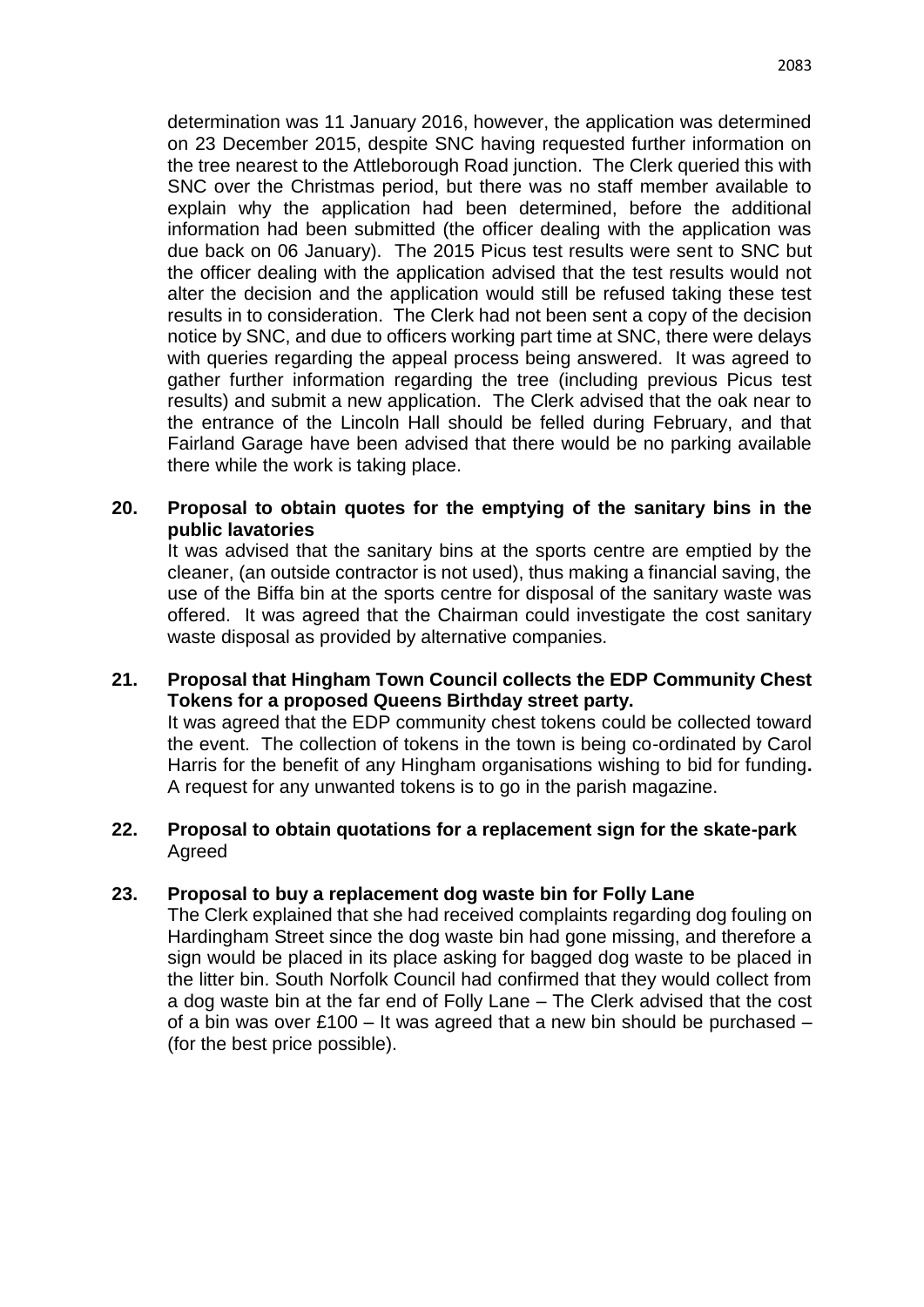## **24. Accounts for Payment**

| D Ramm (4 weeks wages£718.46 + £2.99 bin bags)        | £721.45    |
|-------------------------------------------------------|------------|
| A Doe (wages £650.62+ £15.12 Stamps)                  | £665.74    |
| C Cowles (grass cutting)                              | £833.00    |
| E-on                                                  | £582.97    |
| K & M Lighting                                        | £308.23    |
| UK Power Network – work to Norwich Road Light         | £2,889.40  |
| Lincoln Social Centre – Grant – repairs for gable end | £5,000.00  |
|                                                       |            |
| Total                                                 | £11,000.79 |
|                                                       |            |
|                                                       |            |

- **25. 'Exclusion of the Press and Public under the Public Bodies (Admission to Meetings) Act 1960 to discuss the following matters:'** Agreed
- **26. To consider the quotations for various tree works to be overseen by Ravencroft Tree Services** Three quotations for tree work at the sports field and in the churchyard were received and considered. It was agreed to accept the quotation provided by Ed Boydell of £4170.00.

...........................................................................Chairman 01 March 2016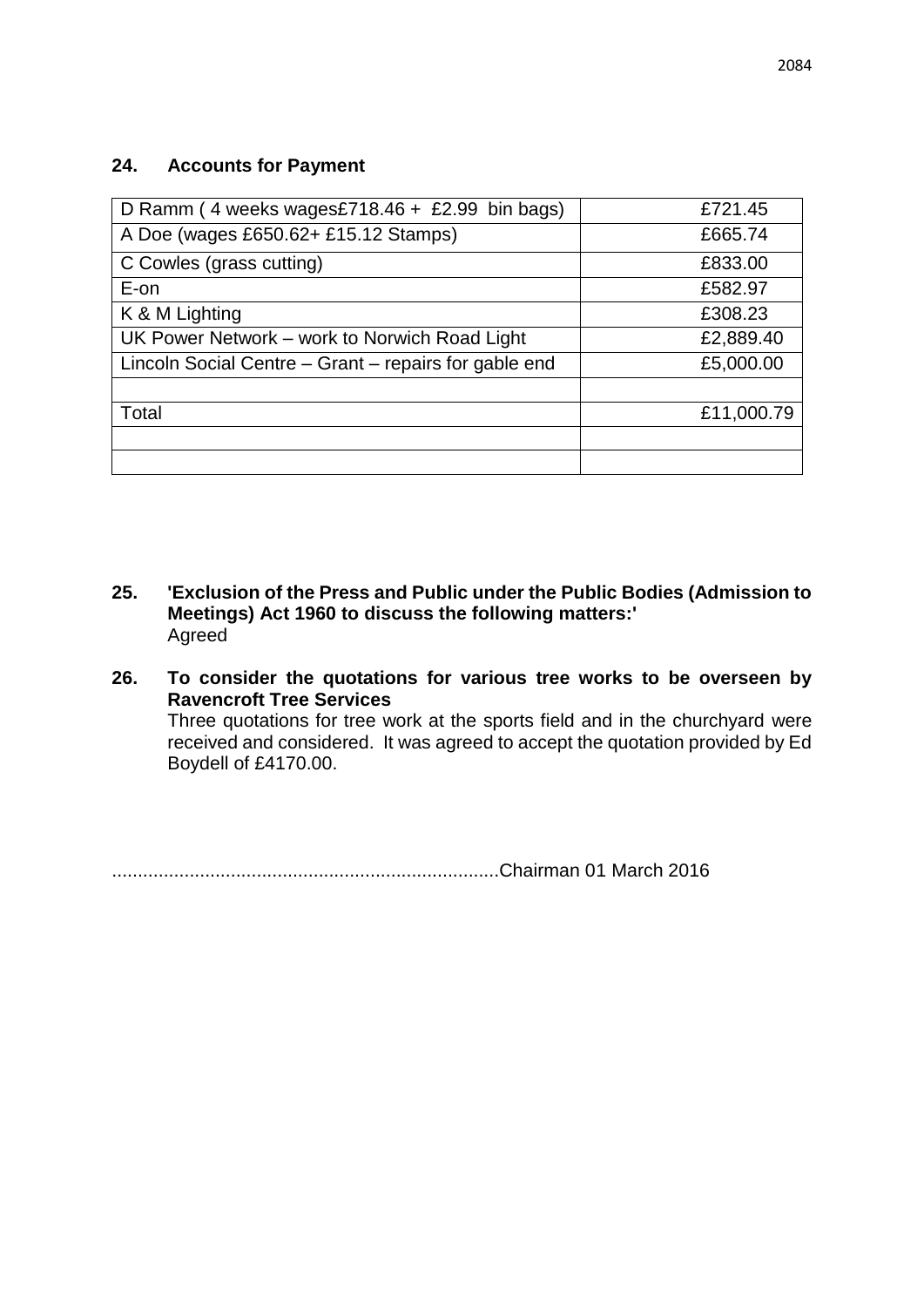## Appendix A

## Clerks Report for 02 February 2016

| Min: | <b>Update</b>                                                                                                                                                                                                                                                                                                                                                                                                                                                                                                       |
|------|---------------------------------------------------------------------------------------------------------------------------------------------------------------------------------------------------------------------------------------------------------------------------------------------------------------------------------------------------------------------------------------------------------------------------------------------------------------------------------------------------------------------|
|      | Matters Arising From the minutes of the meeting on 05 January 2016                                                                                                                                                                                                                                                                                                                                                                                                                                                  |
| 2.2  | Norwich Road - Blocked drain by Abels development - Chairman to update                                                                                                                                                                                                                                                                                                                                                                                                                                              |
| 14   | The completed precept notice form has been sent to South Norfolk Council and confirmation<br>given that they have received it.                                                                                                                                                                                                                                                                                                                                                                                      |
| 19   | Prices of a mini-projector - there are many mini projectors available around the £60-£70 mark,<br>although many of these are not recommended for business use - "business" mini projectors are<br>priced around £160- upwards                                                                                                                                                                                                                                                                                       |
| 20   | Agreement to approach Unity Trust Bank with regard to opening an account- A telephone<br>conversation with Unity Trust - advised of - charge £5 per month per account - Cash and cheques<br>can be paid in via Nat West(set up required and fee payable 45p per credit plus 45p per £100) -<br>and cash only can be paid in at the Post Office (fee payable 63p per credit plus 38p per £100)-<br>Cheques can be paid in for free using freepost envelopes provided sent direct to Unity Trust.                     |
| 21   | Training/certification requirements for the position of Handyman/gardener - The Chairman is<br>liaising with the Handyman regarding attendance of the training courses -                                                                                                                                                                                                                                                                                                                                            |
| 22   | Letter to South Norfolk Council requesting the dog waste collection van does not park on the<br>$grass -$<br>Letter sent - a telephone call from SNC acknowledged the letter and agreed to ask the van drivers<br>not to park on the grass, the Clerk also requested a "dog waste" clean-up and some enforcement<br>action - the clean-up was agreed by SNC - the request for enforcement was being forwarded to<br>another department.<br>South Norfolk Council have sent some stickers for placement around town. |
| 23   | Guard around the Highway tree in the Market Place - this has been straightened by the<br>Handyman                                                                                                                                                                                                                                                                                                                                                                                                                   |
| 24   | Concerns regarding the broken drain on Church Street -Highways have advised that this will be<br>fixed on 02.02.16 (if no other higher priority work occurs).                                                                                                                                                                                                                                                                                                                                                       |
| 25   | Update on prices for the unmetered electricity supply for street lighting - enquiries with other<br>parishes have been made - they advised that they also had difficulty as unmetered supply was not<br>available from other companies (other than E-on and N-Power), other parishes did negotiate a<br>slightly better deal and have been replacing lighting to be more energy efficient.                                                                                                                          |
|      | <b>OTHER UPDATES</b>                                                                                                                                                                                                                                                                                                                                                                                                                                                                                                |
|      | Letter to the White Hart pub regarding the placement of tables blocking pedestrian access -As no<br>response was received the letter was resent via email and a copy hand delivered to the pub.                                                                                                                                                                                                                                                                                                                     |
|      | Cemetery Sign (awaiting information from the manufacturer, regarding placing an order), Mole<br>Removal (a meeting has taken place with the mole catcher) and weed-killing (The Chairman is<br>liaising with the Handyman regarding training).                                                                                                                                                                                                                                                                      |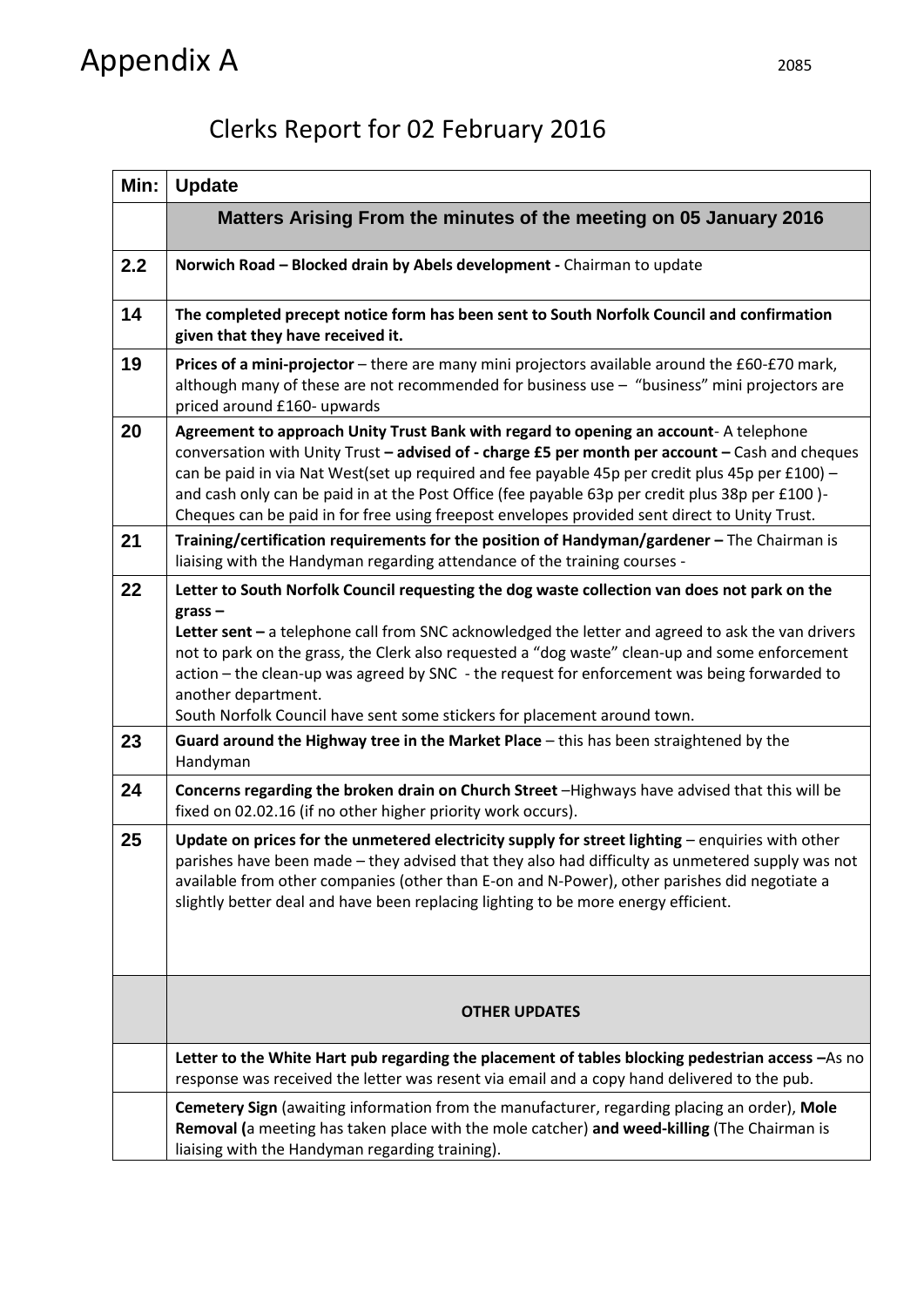| Hingham Public Toilets - Nothing further has been heard regarding the refurbishment of the<br>toilets or the proposed leasing/transfer arrangements                                                                                                                                                                                                                                                                                                                                                                                                                                                                                                                                                                                                                                                                                                                                                                                                                                                                                |
|------------------------------------------------------------------------------------------------------------------------------------------------------------------------------------------------------------------------------------------------------------------------------------------------------------------------------------------------------------------------------------------------------------------------------------------------------------------------------------------------------------------------------------------------------------------------------------------------------------------------------------------------------------------------------------------------------------------------------------------------------------------------------------------------------------------------------------------------------------------------------------------------------------------------------------------------------------------------------------------------------------------------------------|
| Appointment letter to the internal auditor - sent                                                                                                                                                                                                                                                                                                                                                                                                                                                                                                                                                                                                                                                                                                                                                                                                                                                                                                                                                                                  |
| Advertisement for an Internal Auditor (2016/17) - has been advertised in the parish magazine and<br>on NorfolkAIC website                                                                                                                                                                                                                                                                                                                                                                                                                                                                                                                                                                                                                                                                                                                                                                                                                                                                                                          |
| Letter to Norfolk Constabulary regarding the enforcement of 20 MPH speed limit. Sent-awaiting<br>information - as/when speed survey takes place -                                                                                                                                                                                                                                                                                                                                                                                                                                                                                                                                                                                                                                                                                                                                                                                                                                                                                  |
| Grass Cutting Tenders - 13 tender application forms have been sent out - closing date 25 February<br>2016                                                                                                                                                                                                                                                                                                                                                                                                                                                                                                                                                                                                                                                                                                                                                                                                                                                                                                                          |
| K and M lighting have been instructed to carry out the fitting of the light and power point for the<br>Fairland bus shelter - awaiting a possible start date.                                                                                                                                                                                                                                                                                                                                                                                                                                                                                                                                                                                                                                                                                                                                                                                                                                                                      |
| Bank Account - The mandate changes have now been made - BUT - the bank has set the Clerk up<br>with View only access - so she is unable to transfer money between accounts. - This will require<br>filling out more forms to rectify this.                                                                                                                                                                                                                                                                                                                                                                                                                                                                                                                                                                                                                                                                                                                                                                                         |
| <b>Complaint to the bank /banking arrangements-</b> a letter of complaint has been sent - no response<br>has been received - another letter has been sent.                                                                                                                                                                                                                                                                                                                                                                                                                                                                                                                                                                                                                                                                                                                                                                                                                                                                         |
| Job Description for the Caretaker/Gardener - An initial look at the job description highlighted<br>some serious issues - the job description contained instruction that a chainsaw and weed killer<br>should be used, the current handyman has not received training for this, and has therefore been<br>requested to abstain from using either until the situation can be resolved - a re worded job<br>description is being prepared and will be discussed with the handyman. - The Chairman is liaising<br>with the Handyman regarding training -                                                                                                                                                                                                                                                                                                                                                                                                                                                                               |
| Damaged Street Light - Norwich Road - the Insurance company has given the go ahead for this to<br>be completed - the Clerk has notified K and M Lighting - Payment to UK Power must be made<br>before the work can be scheduled in.                                                                                                                                                                                                                                                                                                                                                                                                                                                                                                                                                                                                                                                                                                                                                                                                |
| <b>OUTSTANDING ISSUES</b>                                                                                                                                                                                                                                                                                                                                                                                                                                                                                                                                                                                                                                                                                                                                                                                                                                                                                                                                                                                                          |
| Church Clock - The key (previously used by the person employed as "clock winder") to the bottom<br>tower door - has not been located, Peter Trett is looking to change one of the padlocks                                                                                                                                                                                                                                                                                                                                                                                                                                                                                                                                                                                                                                                                                                                                                                                                                                         |
| Administration of payroll - This should be re visited as an agenda item - (ideally - when a<br>response has been received from HMRC regarding the credit on the PAYE account - and it is clear<br>why the credit has occurred) – no response from HMRC regarding the credit on the account –<br>another letter has been sent.                                                                                                                                                                                                                                                                                                                                                                                                                                                                                                                                                                                                                                                                                                      |
| Uneven surface around manhole cover in Church Street pavement - Paul Sellick took photos and<br>would try to arrange this to be evened out.<br>Blocked Drains - Paul Sellick spoke to the work crew attending the Attleborough Road path and<br>requested that they hand cleared the Attleborough Road drains. The blocked drains in the Market<br>Place, Church Street, were all inspected and noted to require clearing. (These drains and ones on<br>Hall Lane have also been requested for cleaning during the Ranger visit). A drain in Hardingham<br>Road was also noted as blocked. PLEASE GIVE DETAILS OF BLOCKED DRAINS TO THE CLERK AND<br>AN UP TO DATE LIST CAN BE SENT TO HIGHWAYS<br>Request for dropped kerbs at Lincoln Close - Paul Sellick took photos of both ends of the footpath,<br>and would request that the footpath gradient be changed and dropped kerbs be installed. He did<br>warn that this may take some time.<br>No further action has been taken by NCC Highways (as far as the Clerk is aware). |
| CiLCA Training Pack - To be ordered                                                                                                                                                                                                                                                                                                                                                                                                                                                                                                                                                                                                                                                                                                                                                                                                                                                                                                                                                                                                |